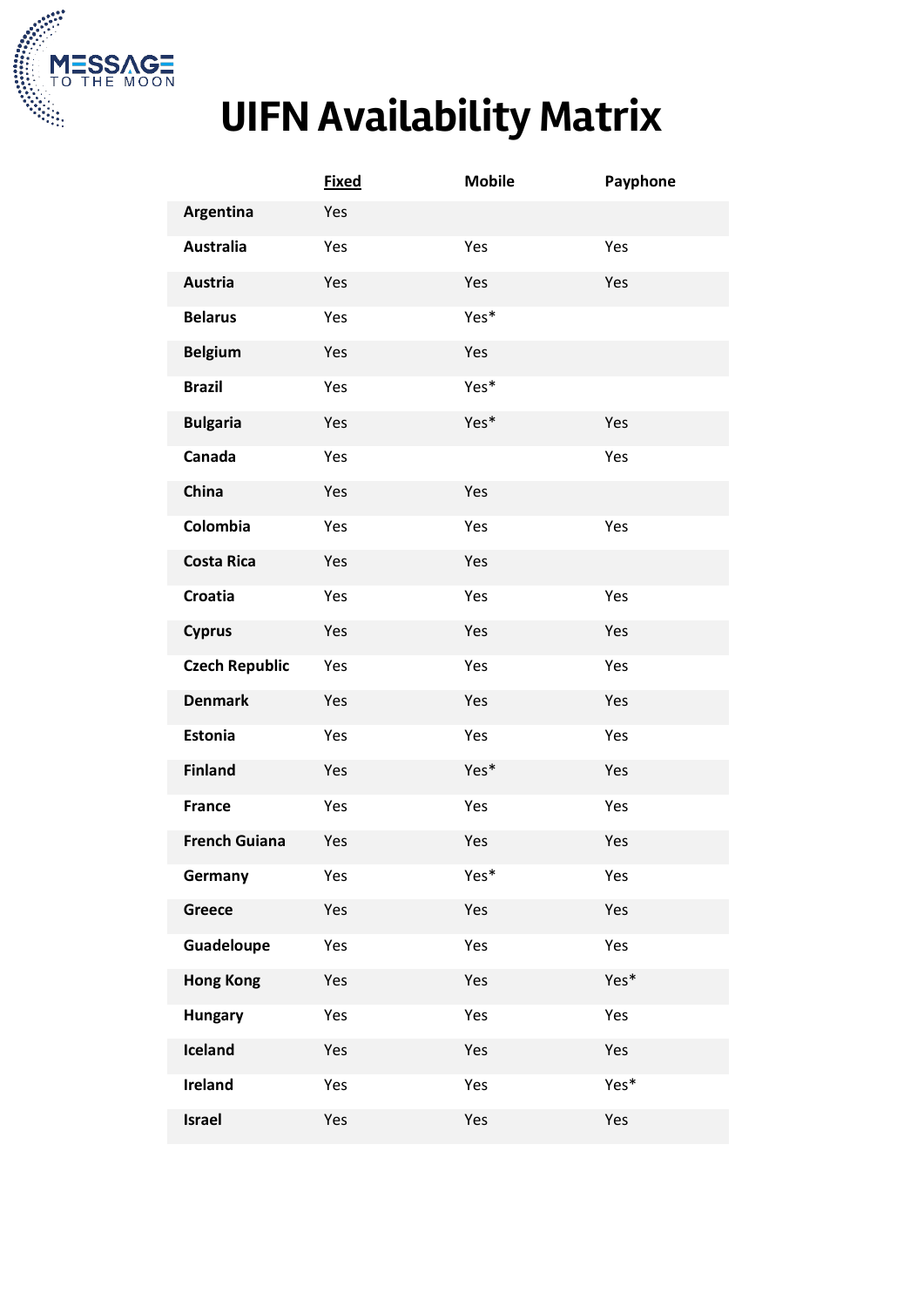| <b>Italy</b>                               | Yes | Yes  |      |
|--------------------------------------------|-----|------|------|
| Japan                                      | Yes | Yes  | Yes* |
| Latvia                                     | Yes |      |      |
| Luxembourg                                 | Yes | Yes  | Yes  |
| <b>Macao</b>                               | Yes |      |      |
| Macedonia                                  | Yes | Yes  |      |
| <b>Malaysia</b>                            | Yes |      | Yes  |
| <b>Malta</b>                               | Yes | Yes  |      |
| <b>Martinique</b>                          | Yes | Yes  | Yes  |
| <b>Mayotte</b>                             | Yes | Yes  | Yes  |
| <b>Monaco</b>                              | Yes | Yes  |      |
| <b>Netherlands</b>                         | Yes | Yes* |      |
| <b>New Zealand</b>                         | Yes | Yes* | Yes  |
| <b>Norway</b>                              | Yes | Yes  | Yes  |
| Peru                                       | Yes |      | Yes  |
| <b>Philippines</b>                         | Yes |      | Yes  |
| Poland                                     | Yes | Yes  | Yes  |
| Portugal                                   | Yes | Yes  |      |
| Reunion                                    | Yes | Yes  | Yes  |
| Romania                                    | Yes | Yes* | Yes  |
| <b>Russia</b>                              | Yes | Yes  |      |
| <b>Saint Pierre And</b><br><b>Miquelon</b> | Yes | Yes  | Yes  |
| <b>Singapore</b>                           | Yes | Yes  | Yes  |
| <b>Slovakia</b>                            | Yes | Yes  | Yes  |
| Slovenia                                   | Yes | Yes  | Yes  |
| <b>South Africa</b>                        | Yes | Yes  | Yes  |
| <b>South Korea</b>                         | Yes | Yes  | Yes  |
| <b>Spain</b>                               | Yes | Yes  | Yes  |
| Sweden                                     | Yes | Yes  | Yes  |
| <b>Switzerland</b>                         | Yes | Yes  |      |
| <b>Taiwan</b>                              | Yes | Yes  | Yes  |
| <b>Thailand</b>                            | Yes | Yes  |      |